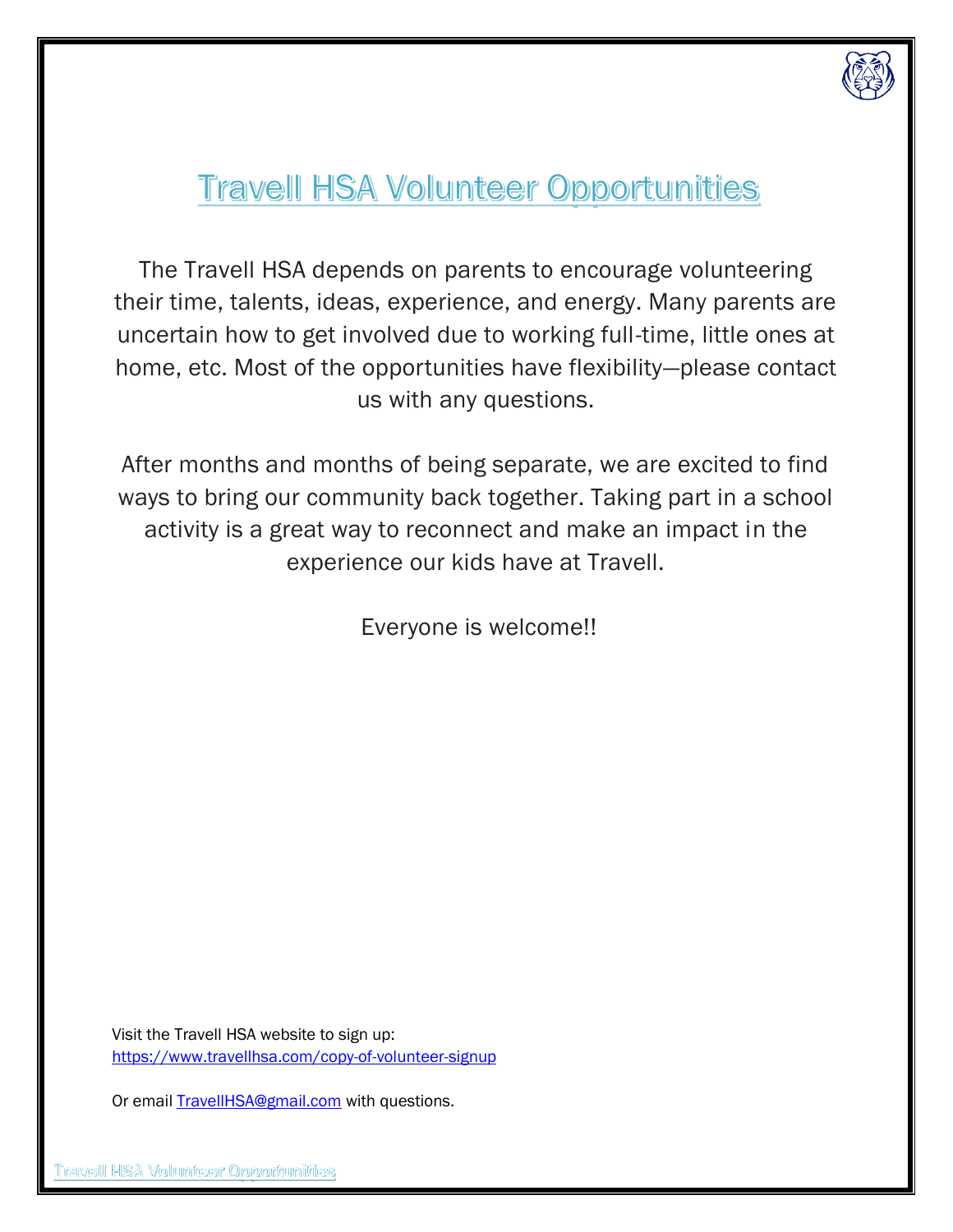

*So many options, so many opportunities….come join us!* 

# Adult Socials

# Fall Social

Volunteers Needed: 1-2 Coordinators Time Commitment: 5-8 hours planning for a one time Fall event

Description: Meet with volunteers, decide on party theme, pick dates and locations for parties. Work with HSA on cost of the events, make flyers and email flyers to presidents for approval.

## Ladies' Night

Volunteers Needed: 1-2 Coordinators Time Commitment: 2-4 hours planning for a one time, 2-hour Spring event

Description: Meet with volunteers, decide on party theme, pick dates and locations for parties. Work with HSA on cost of the events, make flyers and email flyers to presidents for approval.

## Mens' Night

Volunteers Needed: 1-2 Coordinators Time Commitment: 2-4 hours planning for a one time, 2-hour Winter or Spring event

Description: Meet with volunteers, decide on party theme, pick dates and locations for parties. Work with HSA on cost of the events, make flyers and email flyers to presidents for approval.

## BFMS Rep

Volunteers Needed: 2 Coordinators Time Commitment: 1-2 hrs, 3 times per year

Description: Attend BF HSA meetings, and give updates at General HSA meetings. Must have a student at BF.

## Back to School Picnic

Volunteers Needed 2 Coordinators + 15-18 day of volunteers Time Commitment for Coordinators: 4-6 hours in August planning for one time, 3-hour September event.

Description: Confirm food vendor, create .pdf flyer for eNews, Coordinate Community Pass dates with HSA Technical Secretary; create sign-up sheet and reserve space in school and tables with Main Office. Work with HSA for day or purchases and help manage additional volunteers.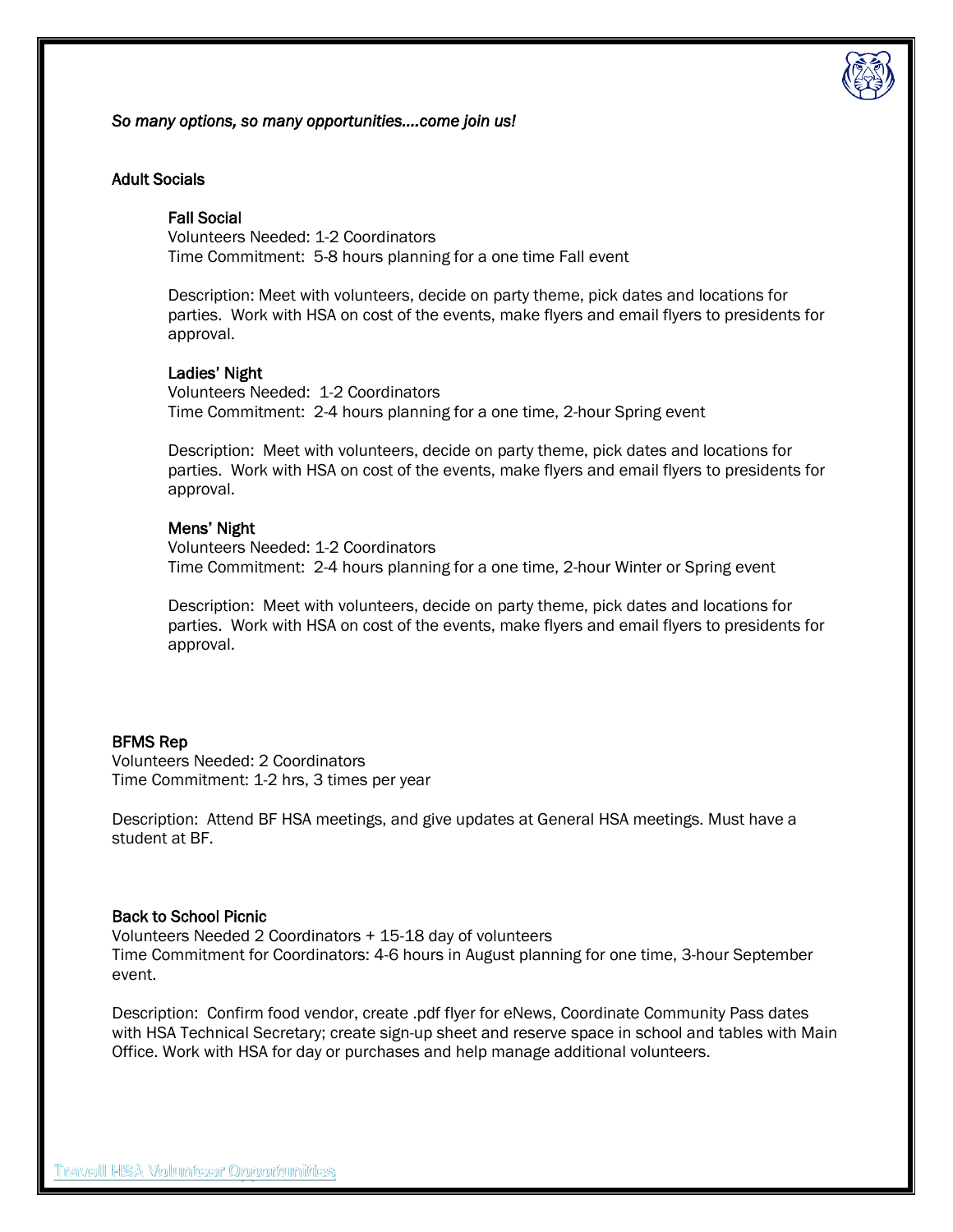

*(Back to School Picnic, cont.)*

Time Commitment for day of event volunteers:

- *Set up - 2 people*
- *Check in - four more people in addition to the chairs. Recruit HSA board members as it involves handling money.*
- *Photos - recruit someone who is great at taking pics. Have them take a special pic of the 5th Graders for the yearbook. Ask DJ to announce it.*
- *Floater - It is good to have one floater who can be a runner for whatever is needed while the people at the check in tables are busy.*
- *Scoopers - 6 people to scoop the ice cream (can be teen siblings if they are good at it). The HSA has four scoops. Ask volunteers to bring more.*
- *Ice Cream Line Monitors (Parents Only) 3 to 5 people to help monitor the ice cream line. Need to have big voices and are not afraid to take control of the line. It can get CRAZY!*

# Bag A Lunch, Help A Bunch

Volunteers Needed: 1-2 Coordinators Time Commitment: 2-4 hours in the Fall

Description: Partner with Table to Table to raise money for families experiencing food insecurity. Determine online or in person fundraiser – depending on format, coordinate fundraiser (online giving platform or brown bag appeal sent home). Design promotional posters and a .pdf flyer for eNews.

## Bake Sale

Volunteers Needed: 2 Coordinators Time Commitment: 2-4 hours, several events per year

Description: Coordinators will work with HSA Presidents to coordinate bake sale dates with other Travell Events such as school concerts, art shows. The Bake Sale is set up outside the Main Office. Fill out Building Use form and request tables. Design and submit .pdf flyer to Presidents in September asking for Bake Sale volunteers needed to bake individually wrapped treats throughout the year. Organize people to assist with sales on the day of the event.

## Bingo Night

Volunteers Needed: 2-4 Coordinators Time Commitment: 2-4 hours planning for a one time, 1-hour Winter event

Description: Coordinators will book time on the calendar and reserve the space via Building Use form on HSA website. You will need an emcee to run Bingo. All Bingo supplies are in the HSA storage closet. You will need two volunteers to run the prize table. You have freedom to run it however you want. Some years, you needed to RSVP, and tickets cost \$5 per family so we could gauge how many people were coming and buy appropriate prizes. Other years, admission was toy donation. It was usually run after Christmas so people might 'donate' unwanted presents. You can use the popcorn machine and pop popcorn or you can order pizza and have food. Or don't serve anything and make it super easy.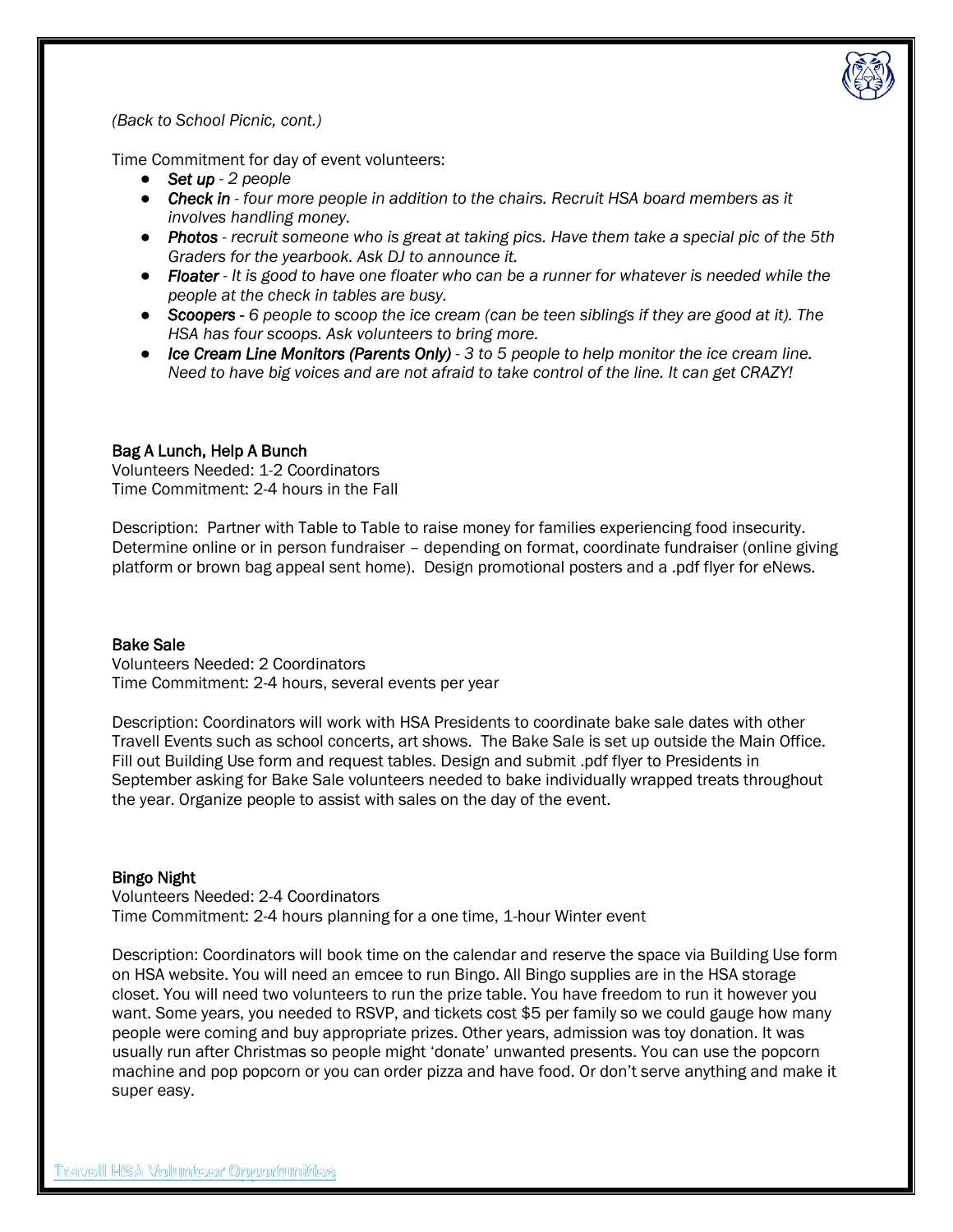

# Book Fair

Volunteers Needed: 2 coordinators + 8-10 volunteers Time Commitment: 8 – 10 hours of organization/planning/set up for one week event in December (set up date, 3-day Book Fair, breakdown/closeout day)

Description for Coordinators: Work with Scholastic rep to confirm/secure dates and times for Book Fair. Secure location via the Building Use form on HSA website. Receive the book delivery and organize Fair set up. Coordinate volunteers.

Descriptions for Volunteers: Point of sale/registers; assist lower grade levels with purchasing. Note: Book Fair is busiest during Family Dance Night. Book Fair runs 3 days, bookended with a setup and closeout day on either side.

## Book Swap

Volunteers Needed: 1 Coordinator + 4 volunteers Time Commitment: 4-6 hours for a one-time Spring event.

Description: Secure location via the Building Use form on HSA website. Coordinate with librarian about where and how to drop off gently used books. Create a .pdf flyer to collect books and email to presidents to get in eNews. Once all the books are collected, you will need to organize the books roughly by categories (picture books, nonfiction, series, leveled reading). The librarian will help with this task and a few parent volunteers. Every child that donates a book, can get a book. For the day of the Book Swap, you will need 3-4 volunteers to help on the day of the sale. You will also need to email the treasurer to get petty cash. Don't forget quarters--kids come in pocket change. At the end of the sale, pack up unsold books and donate to a local charity.

# Box Tops for Education

Volunteers Needed: 1 Coordinator Time Commitment: 2-4 hours for marketing and organization of a year-long fundraiser

Description: [Box Tops](https://drive.google.com/file/d/1yAAbkOJ8w1eKdC-zE_s_L1PQRsF8VETQ/view?usp=sharing) is a major Fundraiser at Travell. In order for it to be successful, getting more participation is key. Normally, we push out the Box Top program in September at Back to school Night and with individual contests throughout the year. You just need to work on getting parents to download the App onto their phones and then scan their receipts after shopping. Communication can be done through E-news, Instagram, Facebook, and Group Spot.

# Class Parents

Volunteers Needed: 1-2 parents per class, per grade Time Commitment: 1-2 hours/month

Description: Coordinate class gifts for Teacher Appreciation, holidays and year-end. Solicit classroom volunteers for field trips, art docent, Mayfair, etc. Must read eNews and make sure parents are up-todate on school info and must stay up-to-date on email and be comfortable emailing classes to share updates. It is recommended that you attend Travell HSA General Meetings so that you can pass along pertinent information to your class.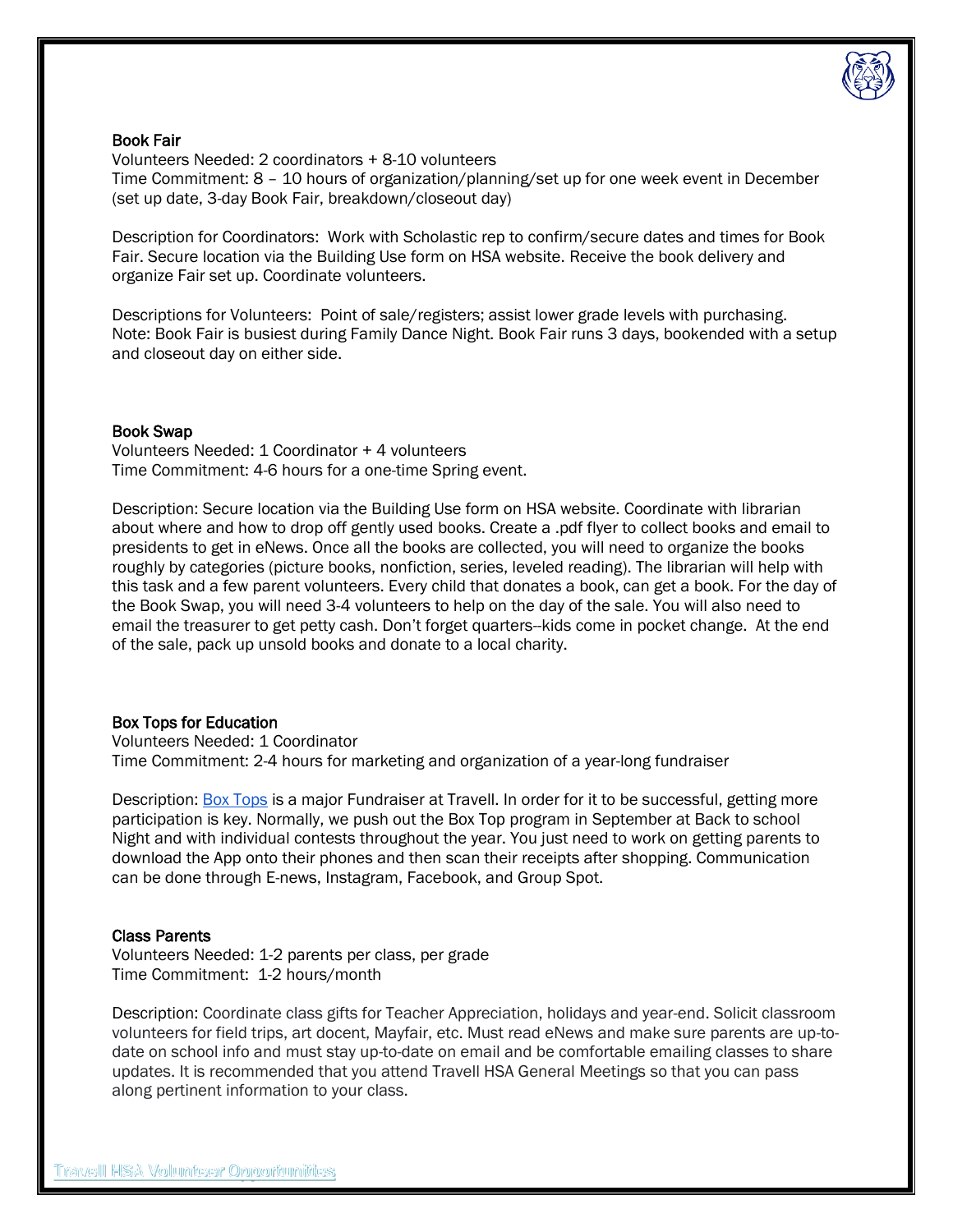

## **Directory**

Volunteers Needed: 1 Coordinator Time Commitment: 10-12 hours over the course of the year.

Description: Update the content in the mobile directory by importing information from our Skyward system-of-record. Basic testing to ensure application is operational. Explore opportunities for expanding functionality of mobile directory. This is an ideal position for someone with a general technical aptitude to assist with problem identification and resolution and has experience with web and mobile application functionality.

## Directory Ad Sales

Volunteers Needed: 1 Coordinator Time Commitment: 4 hours, September to October

Description: This is an ad-sales position where you are going to local businesses and asking them to make a donation to Travell for ad space on our Community Partners Page on GroupSpot.

## Diversity, Equity, and Inclusion Committee

Volunteers Needed: Open Time Commitment: 3-4 meetings per year + any initiatives/events

Description: As part of the HSA, the Travell Diversity, Equity and Inclusion (DEI) Committee strives to work with the school's principal, staff, and administration to promote initiatives that celebrate differences in race, gender, religion, sexual orientation, and physical/mental abilities. In addition, the DEI Committee aspires to provide resources and conversation starters to help parents facilitate open dialogue at home to further foster a collective understanding and to highlight the contributions of all individuals.

## Drama Club

Volunteers Needed: 1 Coordinator + 8-10 volunteers during the Drama Club Show Time Commitment: 6 -10 hours, December to February

Description: Work closely with HSA and the theatre company to determine the show. Email .pdf to Presidents to promote the show and get children to sign up. Typically, Drama Club is for 3rd to 5th grade with the 5th graders auditioning for larger roles. Coordinator must reserve the rehearsal space via Building Use Form. Coordinator will organize parent volunteers. Decorations feature headshots, which may or may not be provided by the vendor. Review Contract.

# Drama Club Concessions and Decorations

Volunteers Needed: 8-10 volunteers during the Drama Club Show Time Commitment: 2 hours for a one-time event in February (typically)

Description: The bulletin board outside the auditorium must be decorated with headshots and with the show title 2-3 weeks before the show. Concessions are run only on show nights and are a huge fundraiser. A volunteer(s) will purchase items in bulk ahead of time. Volunteers will arrive two hours before the show to work the popcorn machine.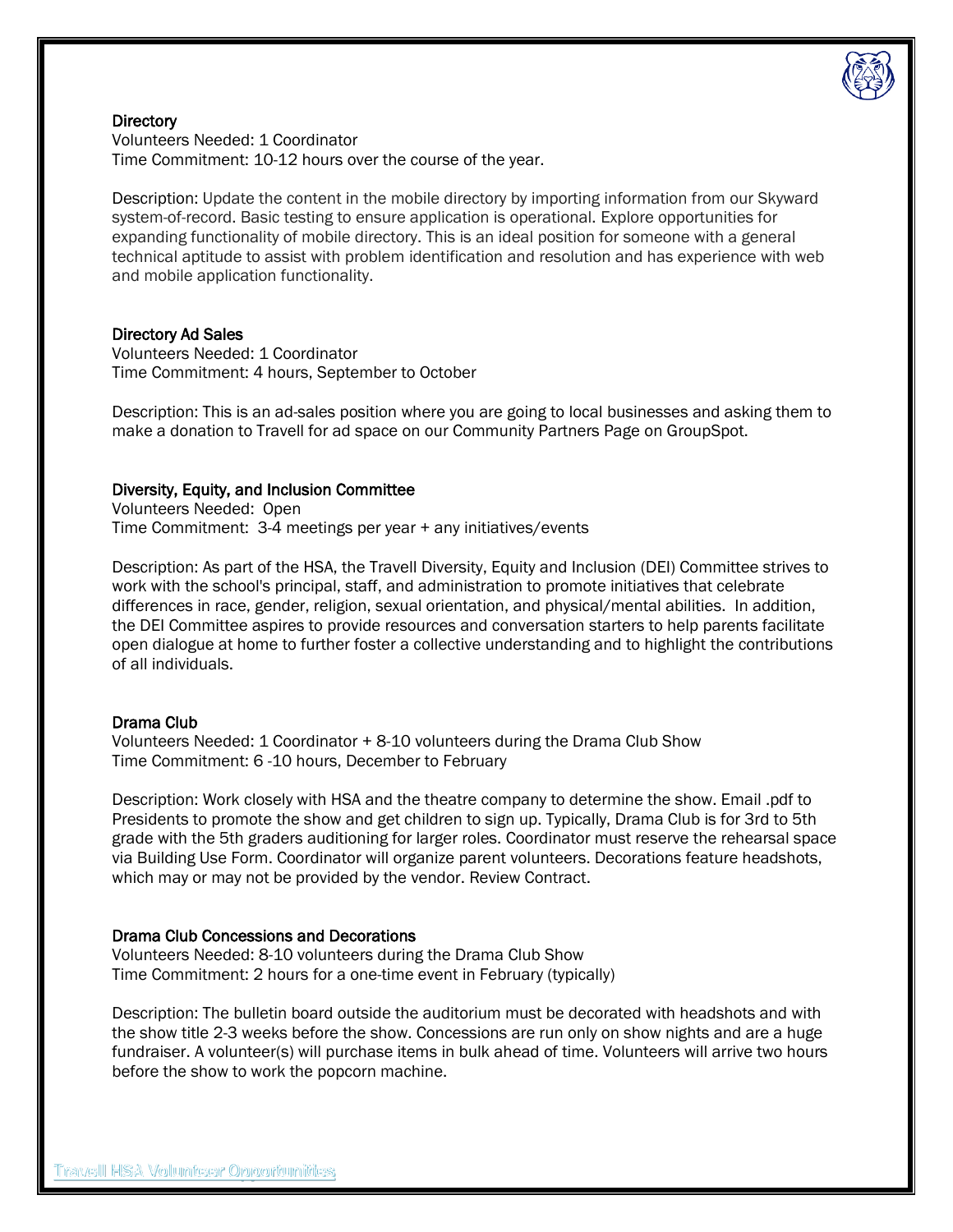

Field Day Volunteers Needed: 10-15 Time Commitment: ½ day in Spring during Field

Description: Work with Mrs. Lauro on event setup and cleanup. Purchase ice pops and freeze in advance of Field Day. During Field Day, parent volunteers are stationed at each event and help run the games.

# Friends of Music

Volunteers Needed: 1 Time Commitment: 4 hours over the course of the year

Description: Attend quarterly Friends of Music Meetings and promote events to the Travell community. Share flyers with HSA Presidents to distribute in eNews. Hang posters at the school.

## Garden Club

Volunteers Needed: 2-4 Time Commitment: seasonal

Description: Help us beautify the outside of our school! You can coordinate with Girl Scout or Boy Scout troops or the Green Team to plant seasonal flowers outside the school and in the library garden. Some schools have "Family Gardening Days," so if you have an interest in gardening and want to share your love of flowers with the Travell Community, this could be the volunteer job for you.

## International Expo

Volunteers Needed: 3-5 Committee Coordinators Time Commitment: Late Fall - Mid-Spring (event); hours vary and increase as event approaches.

Description: Develop theme for annual International Expo. Organize logistics for Expo (food court, performances, in school assembly, etc.). Coordinate with Country leads on practice schedules, displays, performances. Complete Building Use Forms practices for groups as well as event(s).

## July 4th Float

Volunteers Needed: 1-2 coordinators + volunteers Time Commitment: Mid-June - 4th of July

Description: Float committee develops plan for annual float. Coordinator(s) will develop a budget for materials/shirts/etc and oversee float production; file necessary paperwork and secure all participant waivers to keep on file. Committee/volunteers will work together to build and transport float in Ridgewood 4th of July Parade; design parade t-shirts.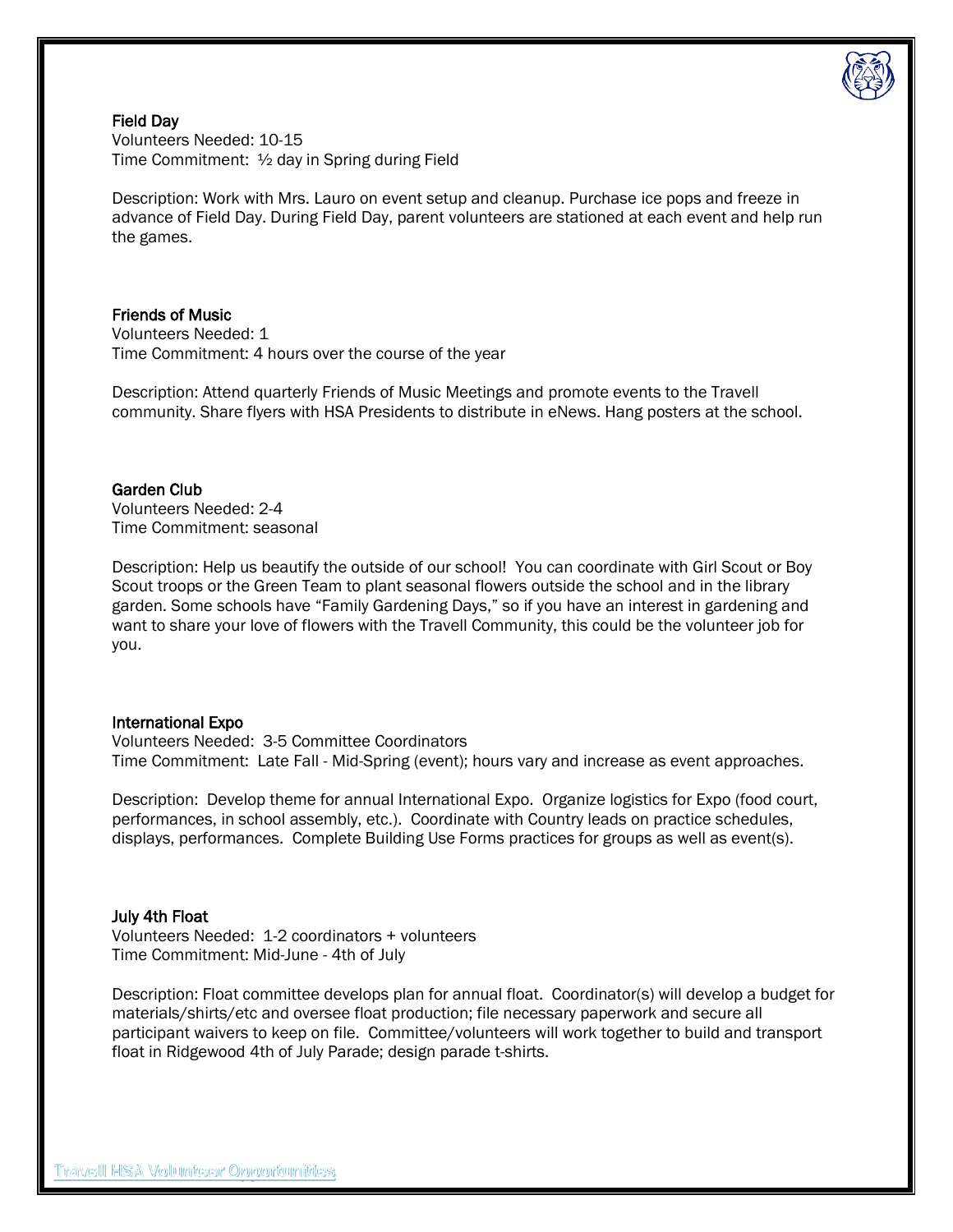

# Library Reading Marathon

Volunteers Needed:1 Time Commitment: 2-4 hours during the month of February, first flyer to go out the last week of **January** 

Description: Share your love of reading with Travell. Work closely with Ridgewood Public Library as a sponsor of the event. Share flyers that promote the reading marathon with HSA Presidents for distribution in eNews. Communicate sign up information to classroom teachers. Work with the school librarian to promote the marathon. Pick up Ben and Jerry's free scoop bookmarks and distribute to classroom teachers for participating students.

# Library Author Visits

Volunteers Needed:1-2 Time Commitment: 4-6 hours, January to March

Description: The school Librarian will work with teachers and the Principal to select the author visit. Once the author is secured, volunteers will promote the author visit several weeks before the visit. Flyers must be made for eNews and you will work with the Technical Secretary to open up sales via Community Pass. Books must be ordered in advance of visit so that books can be personalized and signed (this will be on Community Pass). Finalize book order with the Librarian. Once books are delivered, add signed bookplates (Large stickers with personalization and author signature) into books, divide up book orders by classroom, and deliver them to the school.

# Library Volunteer

Volunteers Needed: 2 coordinators Time Commitment: One (1) hour per week; typically every 3-6 weeks; scheduled with Librarian

Description: The library volunteers assist the Librarian throughout the year during your child's library class (on a rotating schedule). You will assist by shelving library books, checking books in and out of the library. The Librarian might have a special project to work on or you might assist during the class lesson.

# Mayfair

Volunteers Needed: 3-4 coordinators Time Commitment: 10-15 hours planning for a one time, 6-hour May event

Description: Mayfair is a Travell tradition. It is a giant outdoor carnival featuring food, bouncy blowup castles, Dunk tank, carnival games, crafts and so much more. It is a big job, but very manageable.

Event Coordinators: This is a two-person job that works in tandem with Food, Crafts and Games and HSA. They will promote Mayfair and work with the HSA Board to get volunteers. Coordinators secure vendors, fields, and space for the event. They help Games with creating a map of all the parts (Food, Crafts, Games, blowups). You will also help with coordinating volunteers for the day before the event set up (pulling everything out of the HSA closet), set up day of and clean up. May fair is the busiest, but also the most fun day of the year.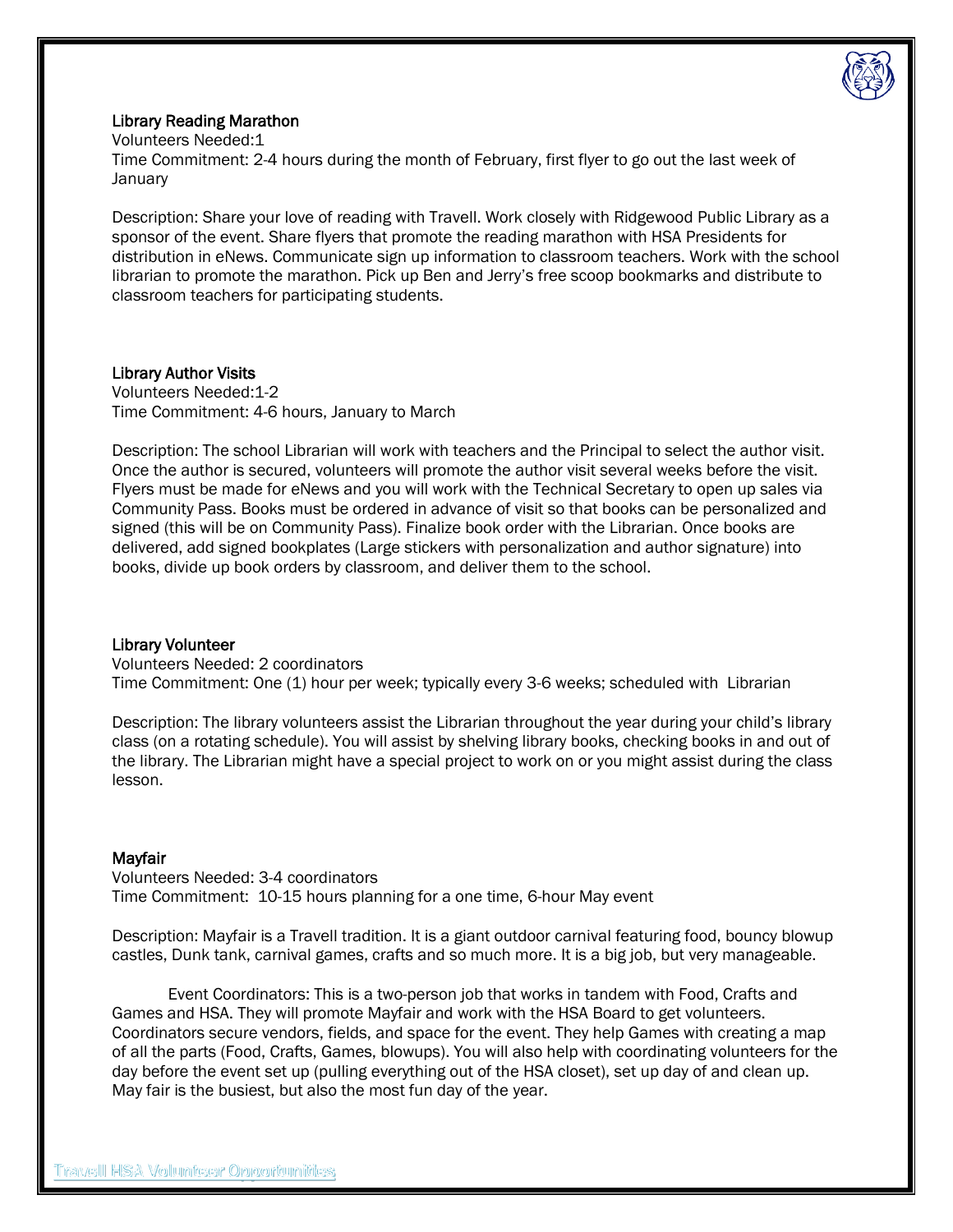

# *(Mayfair, cont.)*

Food Coordinator (4 hours): Food Coordinator decides menu (event is 10am – 2pm so food quantities are important). Past menu offerings included Parkwood Heroes, Puzo's Pizza and BBQ burgers and hot dogs. Parkwood dropped off grills. Parent volunteers can be solicited to grill. Food Coordinator must also manage volunteers and get petty cash from treasurers. Set up food tents and tables (with help).

Crafts Coordinator (4 hours): The craft person should go through Mayfair bins in the HSA closet to determine what's usable and what's not. Previous years have focused on Mother's Day crafts. Other crafts have been sand art, coloring hair stations, face tattoos, cupcake decorating, and many more. If you are a creative person that sees a bin of sticky jewels and can figure how to make that into a craft-this is the job for you.

Games (4 hours): The games person will also go through the HSA closet to determine what games are usable and compose a list of games. Also, you must map the space needed for games and create a map of set up for the day of the event. Order additional games from amazon or Ridgewood Party Rental so that there is a mix of old games and news games.

# **Safety**

Volunteers Needed: 1 Time Commitment:1 hour

Description: Promote Walk to School Month in October and again in May. Create a .pdf flyer and send it to HSA Presidents in advance of Walk to School Month for eNews. You can get creative and promote Walk to School Month. Find someone to wear the Tiger Costume and walk to school with kids and take pictures with them. Also, secure a parent to take pictures and send to the yearbook. Work with the Green team on the Anti-idling initiative at school.

# School Photos

Volunteers Needed: 1 Coordinator + 4 -6 Volunteers on the day of photos to assist photographers. Time Commitment: 3-6 hours in the September

Description: Coordinate with Principal Ross and HSA presidents to select the date of photos (this is actually coordinated in May/June). Confirm dates, including rain date with Rod Bolton and school. Confirm date is on the calendar and Group Spot. Create a .pdf flyer for eNews, and share two weeks prior. Coordinate volunteers, you will need at least 2 volunteers each day assisting the photographer, keeping kids in line and helping with paperwork. This is the job for someone that wants to pop in once a year and see all the kids in your child's face--you can finally match faces to names! Time to see those smiles again!

# Science Fair

Volunteers Needed: 1-2 Coordinators Time Commitment: December (info distribution/sign up) - January (event)

Description: Coordinators will organize Science Fair sign up; design, procure, and distribute (through teachers) annual t-shirt, and communicate with principal/teachers about the week(s) of Science Fair so as to allow for 3-5 minutes per student for in-class presentations. Design .pdf eNews flyers with information for dissemination.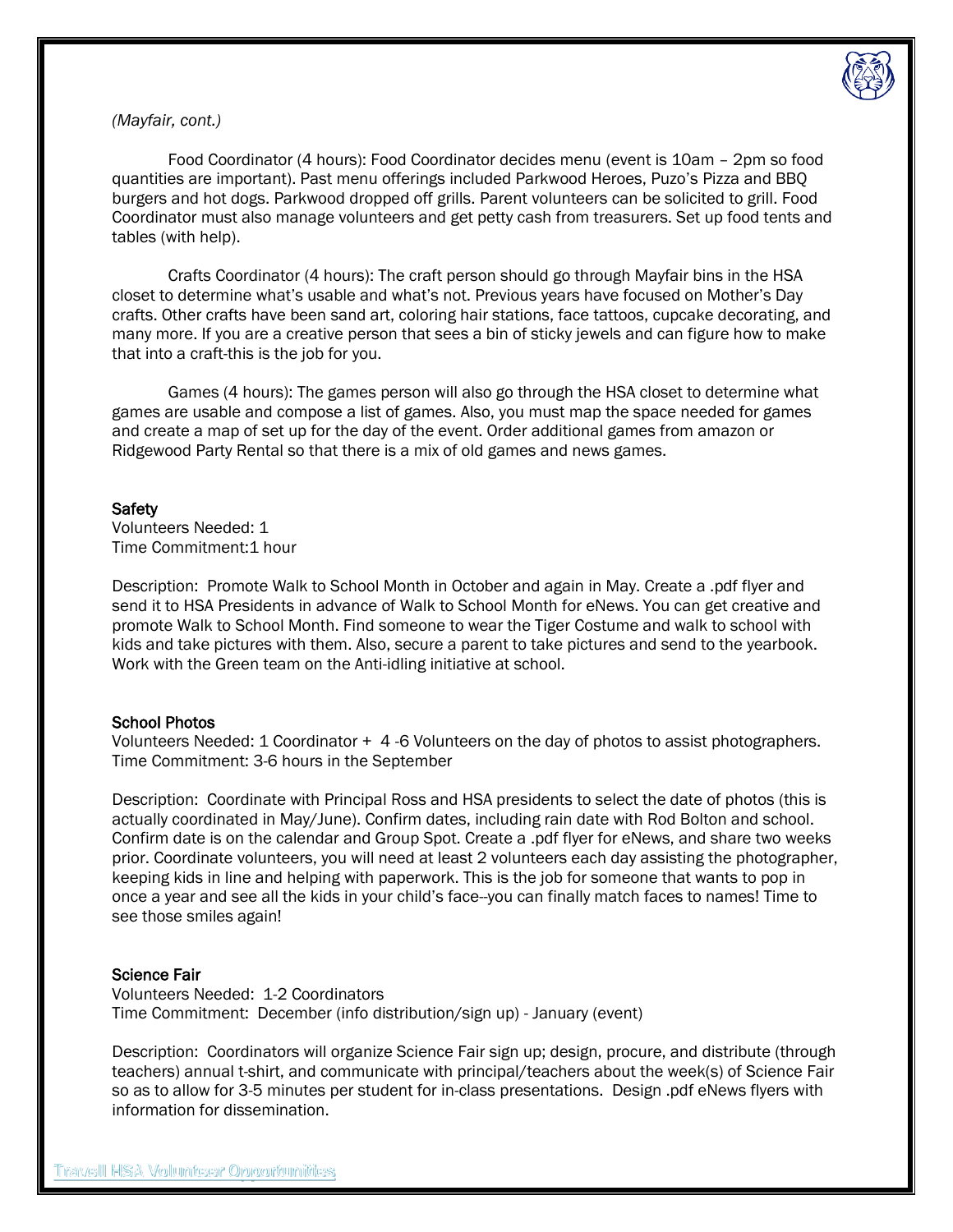

# SCRIP/Grocery cards

Volunteers Needed: 3 Volunteers Time Commitment: 4-6 hours spread throughout the year

Description: SCRIP is a huge fundraiser and it's incredibly easy because everyone shops for food. SCRIP is a grocery gift card fundraiser. Buy your gift cards from Travell, we receive a percentage of sales and you get gift cards for Stop and Shop, Kings or Shop Rite. SCRIP is divided into 3 roles:

SCRIP Flyer Volunteer - coordinate monthly flyer and SCRIP dates with HSA board. Send flyer to printer and staple SCRIP envelopes to the flyer and distribute to classes. You can also come up with classroom contests. Be creative. It can be as easy as September class with most SCRIP gets extra recess or the class that sold the most SCRIP at the end of the year gets a pizza party!

SCRIP Envelope Volunteer -This person collects all the SCRIP envelopes from school and tallies who bought what and from what store. This list is then sent over to

SCRIP Gift Card Volunteer -This volunteer purchases gift cards and then returns gift cards to enveloped and brings back to school.

## Teacher Appreciation Week

Volunteers Needed: 1 Coordinator + 3-5 volunteers Time Commitment: 3-5 hours, Late April

Description: Coordinator will determine theme; develop daily appreciation activities (decorations, breakfasts, lunches, treats, etc.) and work with volunteers to organize the daily tokens of appreciation at school during Teacher Appreciation Week.

## Teacher Appreciation Door Decorating

Volunteers Needed: 1 Time Commitment: 2 hours in the Spring

Description: Work with Mrs. Pfeifer to acquire large pieces of paper for the door. Act as a resource to class parents to come up with door decorating ideas. Pinterest is very helpful. Find 6-8 additional volunteers to help with specialist doors, janitors and main office.

## Teacher Scoop Night: Ben & Jerry's

Volunteers Needed: 2-3 Time Commitment: 1-3 hours planning for a one time, 2-hour Spring event

Description: Work with HSA presidents to select date. Design a .pdf flyer and send it to Presidents for eNnews. Secure a volunteer to wear Tiger Costume. Coordinate teachers who are willing to scoop. Organize signup sheet and publicize ahead of time so families know when specific teachers will be scooping.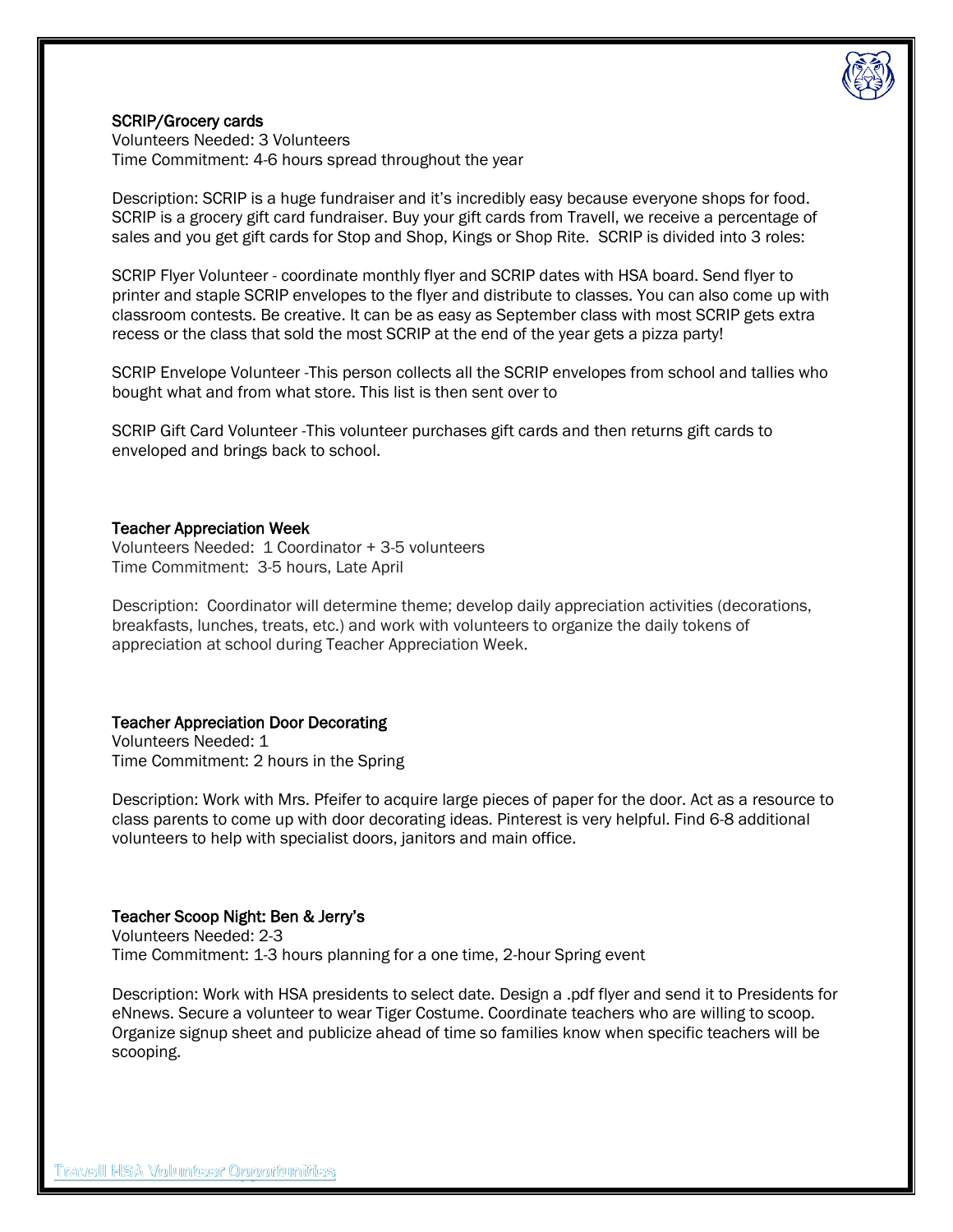

# Travell Auction (held bi-annually; next in March 2022)

Volunteers Needed: 10-15 Time Commitment: Planning Event 6-10 hours; 4 hours,

Description: This is the biggest and most fun event and needs lots of volunteers for it to be successful. The Fundraising VPs run it, but they need help! Preferably a 3rd person that loves fundraising and isn't afraid to ask stores, restaurants, people for money. Creativity is a bonus here. You'll need to be able to create theme baskets and experiences. This is a terrific opportunity for someone new to school that wants to get to know other families and work on this project over the course of several months. If you are a visual person, we need your help with decorations, invites and centerpieces. For those interested in day of event volunteering, we need help driving auction items over to the restaurant and setting up inside. Ultimately, it ends in a big party and it will be so much fun after these past two years!

## Travell Cares

Volunteers Needed:

Time Commitment: Year-Round, as needed

Description: Join to help cook, provide child care, and/or drive for any family in crisis on an asneeded basis. Any family needing assistance may contact the principal, HSA presidents, or the Travell Cares chair. Additionally, in special cases, funds may be provided to the school to cover certain school-related expenses for a student in need. Confidentiality is always maintained.

# Travell Wear

Volunteers Needed: 1-2 Coordinators Time Commitment: 3-5 hours, Fall

Description: Partner with clothing company to design Travell Spirit Wear; develop .pdf flyer for eNews; coordinate sales and distribution of gear.

# TIC TOC Art Docent

Volunteers Needed: 2-8 per class Time Commitment: 20-30 minutes, 1x per year

Description: "TIC TOC To Introduce Culture to Our Children." Through TICTOC, volunteers have an opportunity to engage with their children inside the classroom. Art Docents share a 20- 30 minute lesson and small art project with the class. You can be as creative as you want. If you have a favorite artist that you'd like to explore with your child's class, please do so! If you are less familiar with art, but want to be in the classroom, TIC TOC has tremendous resources available. You can follow TICTOC lesson plans and suggestions - you do not need any art experience to be great at this opportunity!

TIC TOC Tuesdays are typically scheduled 4 times per year but you can schedule your own lesson with the individual teacher so if you are only available Fridays, you may still volunteer! Just plan ahead with your child's teacher.